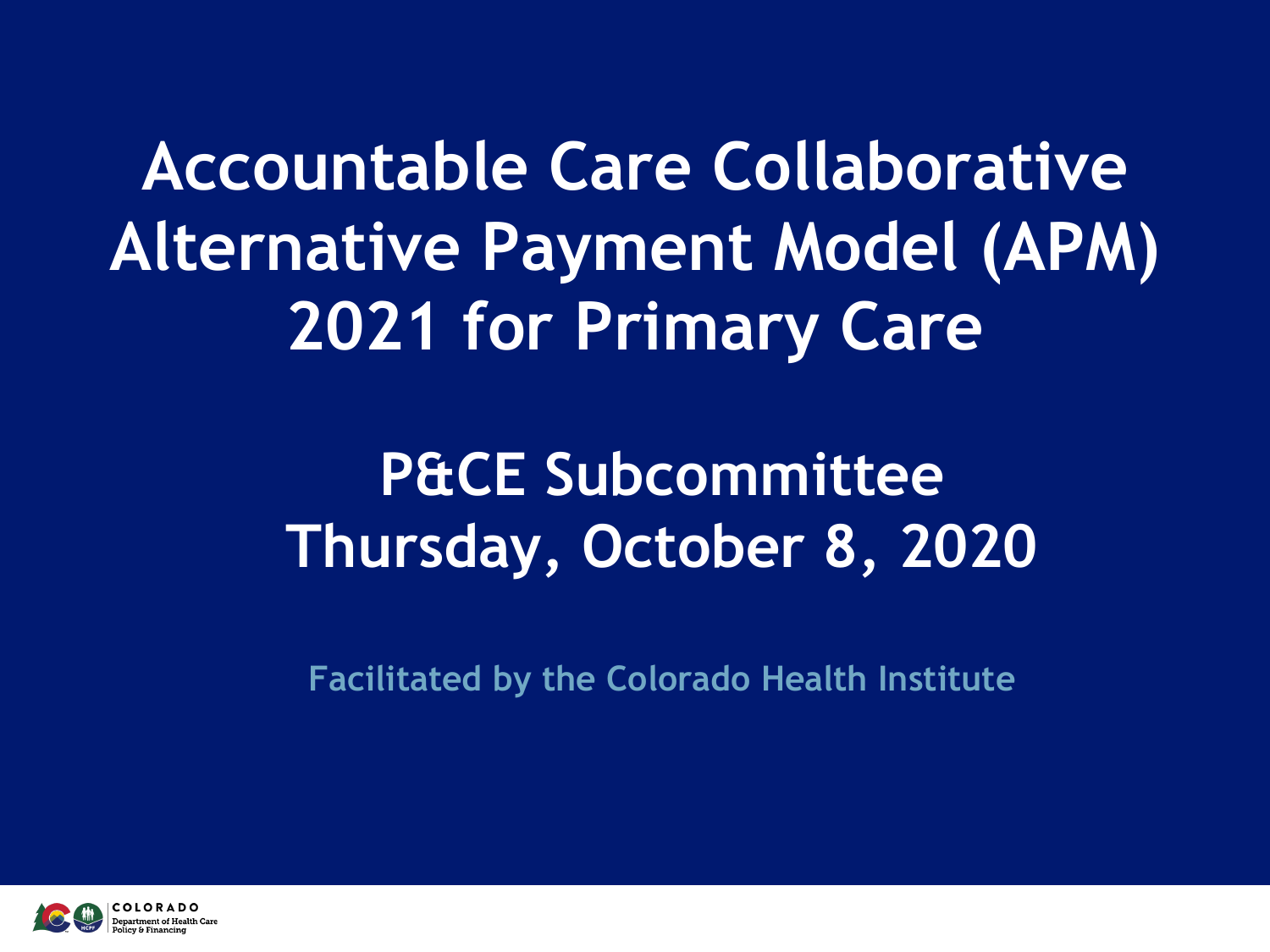# **Today's Agenda**



#### YE. **Considerations for APM PY2021**



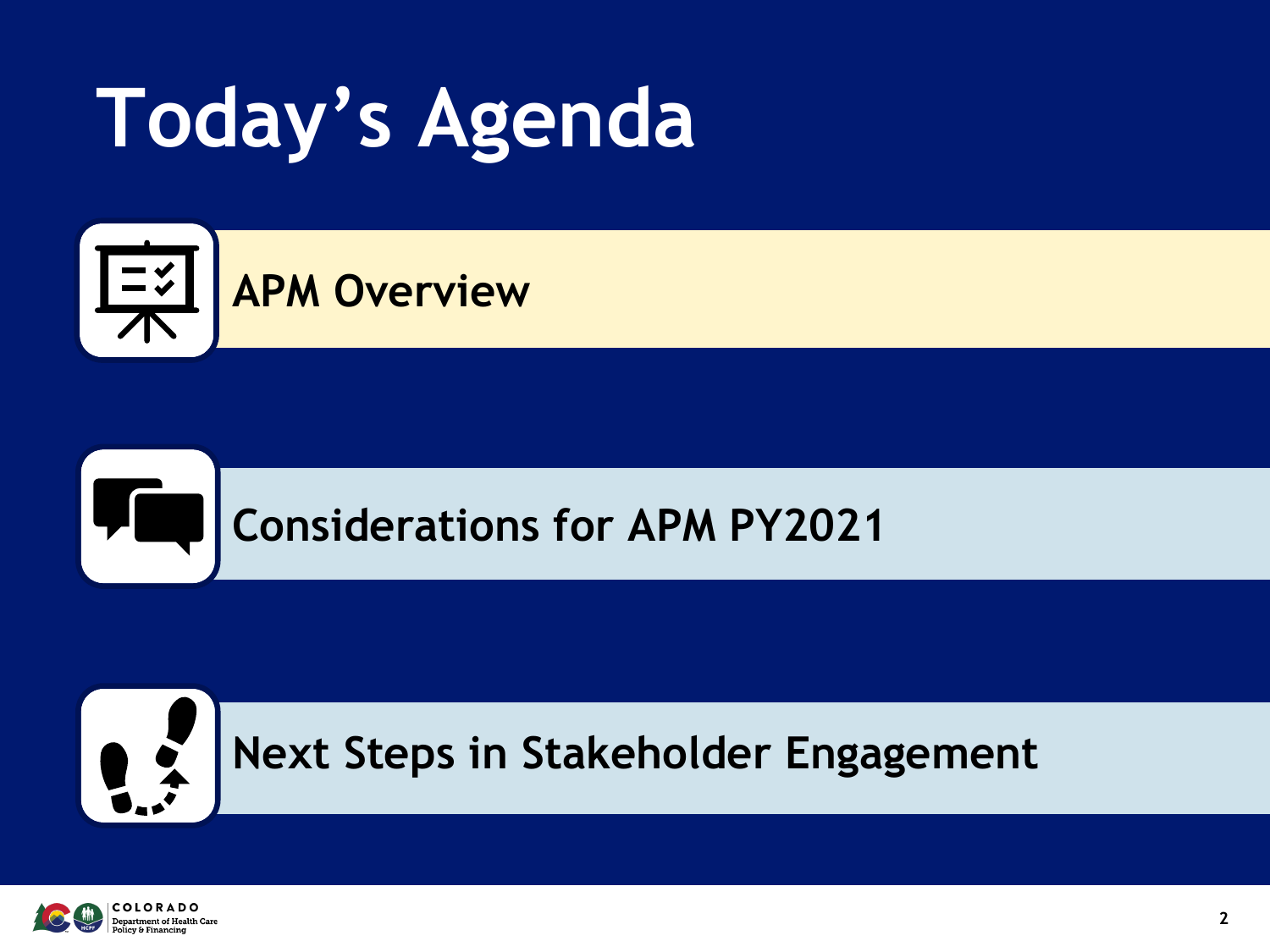## **APM Goals**

- 1. Provide long-term, sustainable **investments into primary care**;
- **2. Reward performance** and **introduce accountability**  for outcomes and access to care while granting flexibility of choice to PCMPs, and;
- **3. Align with other payment reforms** across the delivery system.

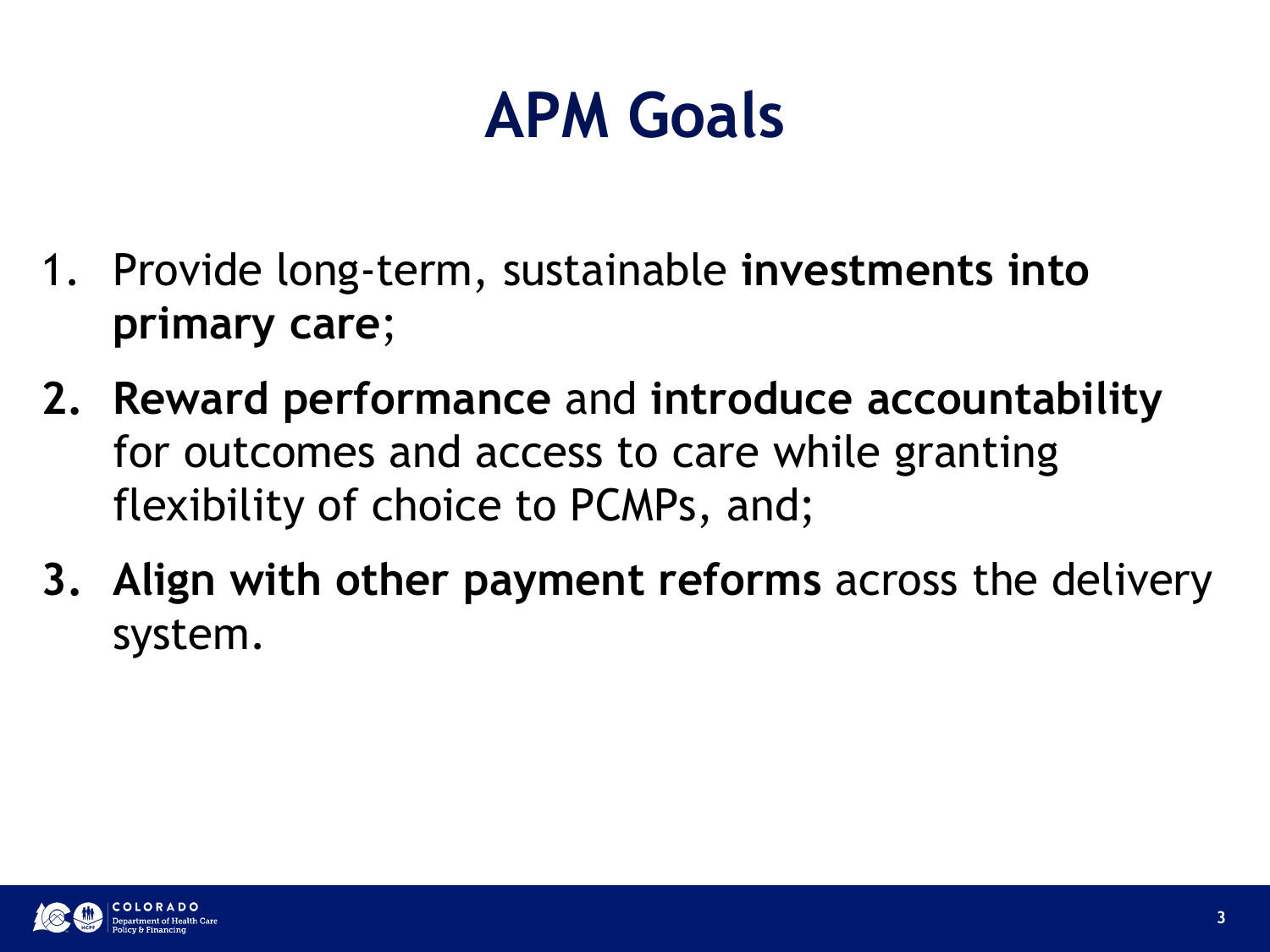## **APM 101: Overview**

- The APM is a point-based system.
- Each Primary Care Medical Provider (PCMP) is responsible for **selecting 10 quality measures** to focus on every year.
- PCMPs earn points by **reporting** on the selected measures and **demonstrating** high performance or improvement.
- The number of points earned by each PCMP determines the impact on payment for that practice.

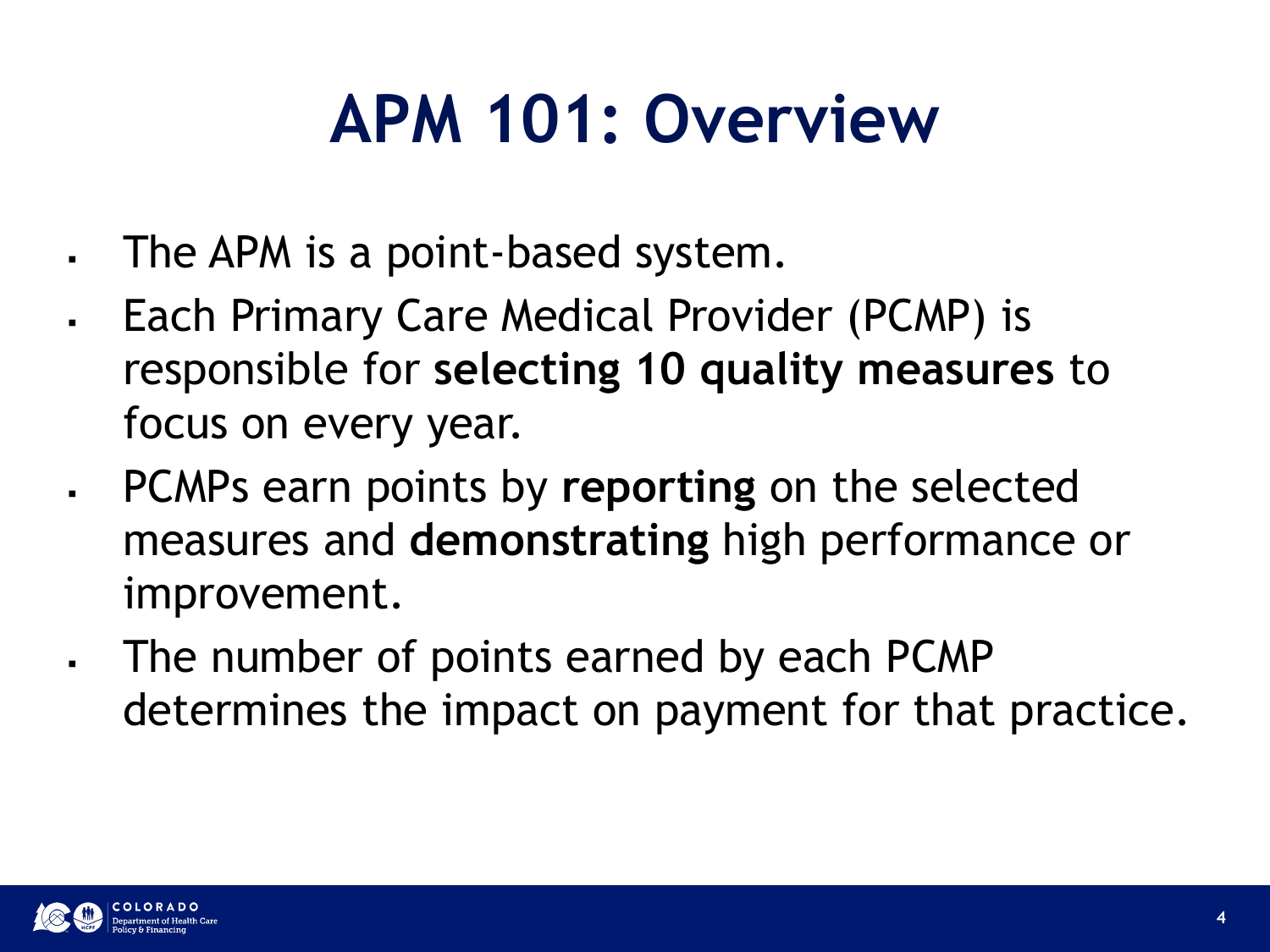## **APM 101: Measure Set**

- **Structural Measures**  focus on a practice's capacity, systems, and processes to provide high-quality care.
- **Claims Measures**  calculated from a practice's processed Medicaid claims and indicate what a provider does to maintain or improve health, either for healthy people or for those diagnosed with a health care condition.
- **Electronic Clinical Quality Measures (eCQMs)**  calculated directly from a practice's electronic medical record (EMR) and reflect the impact of the health care service or intervention on the health status of patients.

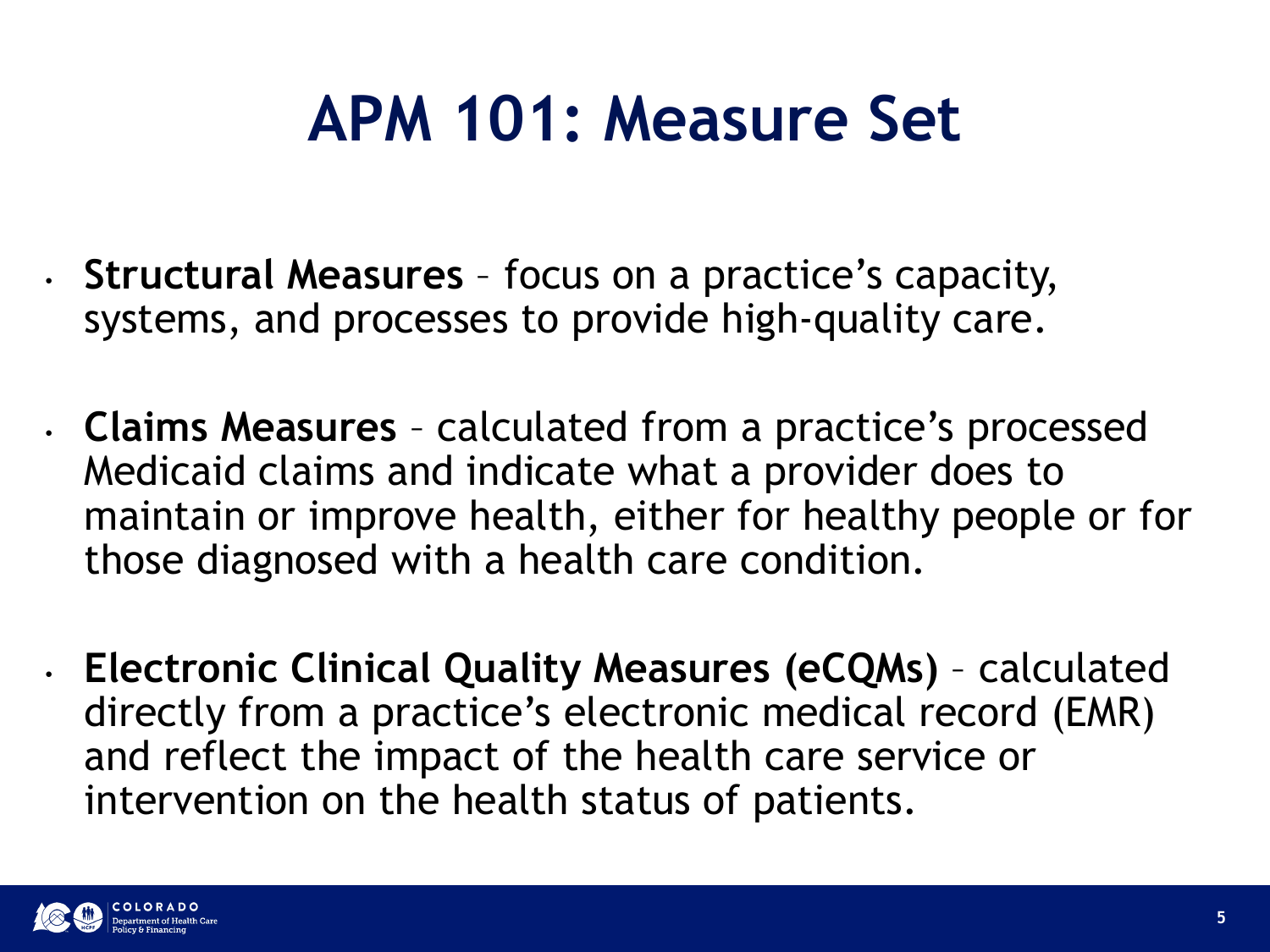## **APM 101: Measure Alignment**

APM measures are aligned with other state and federal program measures

| <b>Focus Area</b>              | <b>APM</b>   | <b>HTP</b>   | <b>ACC KPI</b> | <b>ACC BHIP</b> | <b>QPP</b> |
|--------------------------------|--------------|--------------|----------------|-----------------|------------|
| Maternity                      | $\checkmark$ | $\checkmark$ | $\checkmark$   |                 |            |
| <b>Chronic Care Management</b> | $\checkmark$ | $\checkmark$ |                |                 |            |
| <b>Dental Care</b>             | $\checkmark$ |              | $\checkmark$   |                 |            |
| <b>Substance Use</b>           | $\checkmark$ | $\checkmark$ |                | $\checkmark$    |            |
| <b>Mental Health</b>           | $\checkmark$ | $\checkmark$ | $\checkmark$   | $\checkmark$    |            |
| Wellness                       | $\checkmark$ | $\checkmark$ | $\checkmark$   |                 |            |
| <b>Hospital Utilization</b>    | $\checkmark$ | $\checkmark$ | $\checkmark$   | $\checkmark$    |            |
| <b>Specialty Care</b>          | $\checkmark$ | $\checkmark$ | $\checkmark$   |                 |            |

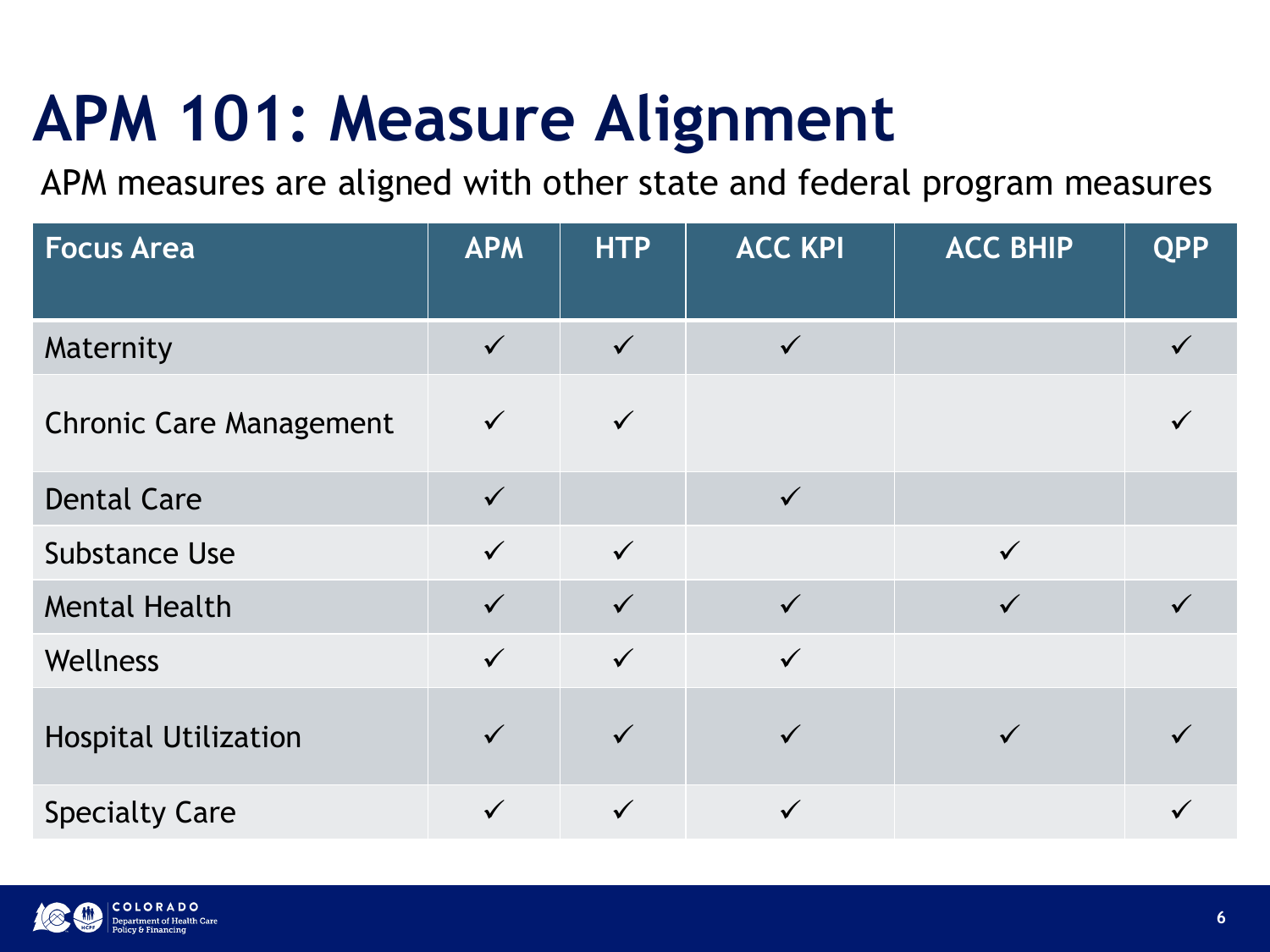## **APM 101: Quality Score**

| <b>MEASURE</b><br><b>TYPE</b> | <b>MEASURE</b><br><b>DESCRIPTION</b>                                            | <b>POSSIBLE</b><br><b>POINTS</b> | <b>PROGRESS</b><br><b>TOWARD GOAL</b> | <b>RESULT</b> |                      |
|-------------------------------|---------------------------------------------------------------------------------|----------------------------------|---------------------------------------|---------------|----------------------|
| eCQM                          | <b>Diabetes Poor A1C Control</b>                                                | 50                               | 100%                                  | 50            |                      |
| eCQM                          | <b>Controlling High</b><br><b>Blood Pressure</b>                                | 50                               | 100%                                  | 50            |                      |
| eCQM                          | <b>Screening for Clinical</b><br><b>Depression and</b><br><b>Follow-Up Plan</b> | 30                               | 50%                                   | 15            | 0%<br><b>PAYMENT</b> |
| <b>Claims</b>                 | <b>Adolescent Immunizations</b>                                                 | 50                               | 30%                                   | 15            | <b>REDUCTION</b>     |
| <b>Claims</b>                 | <b>Chlamydia Screening</b>                                                      | 10                               | 100%                                  | 10            |                      |
| <b>Claims</b>                 | <b>Colorectal Cancer</b><br>Screening                                           | 30                               | 66%                                   | 20            |                      |
| <b>Claims</b>                 | <b>Adult BMI</b>                                                                | 20                               | 0%                                    | $\mathbf 0$   |                      |
| Structural                    | <b>Patient Satisfaction</b>                                                     | 50                               | 100%                                  | 50            |                      |
| Structural                    | <b>Quality Improvement</b>                                                      | 10                               | 100%                                  | 10            |                      |
| <b>Structural</b>             | <b>Accepting New Patients</b>                                                   | 50                               | 0%                                    | $\mathbf 0$   |                      |
|                               | <b>TOTAL POINTS POSSIBLE</b>                                                    | 350                              | <b>TOTAL POINTS EARNED</b>            |               |                      |

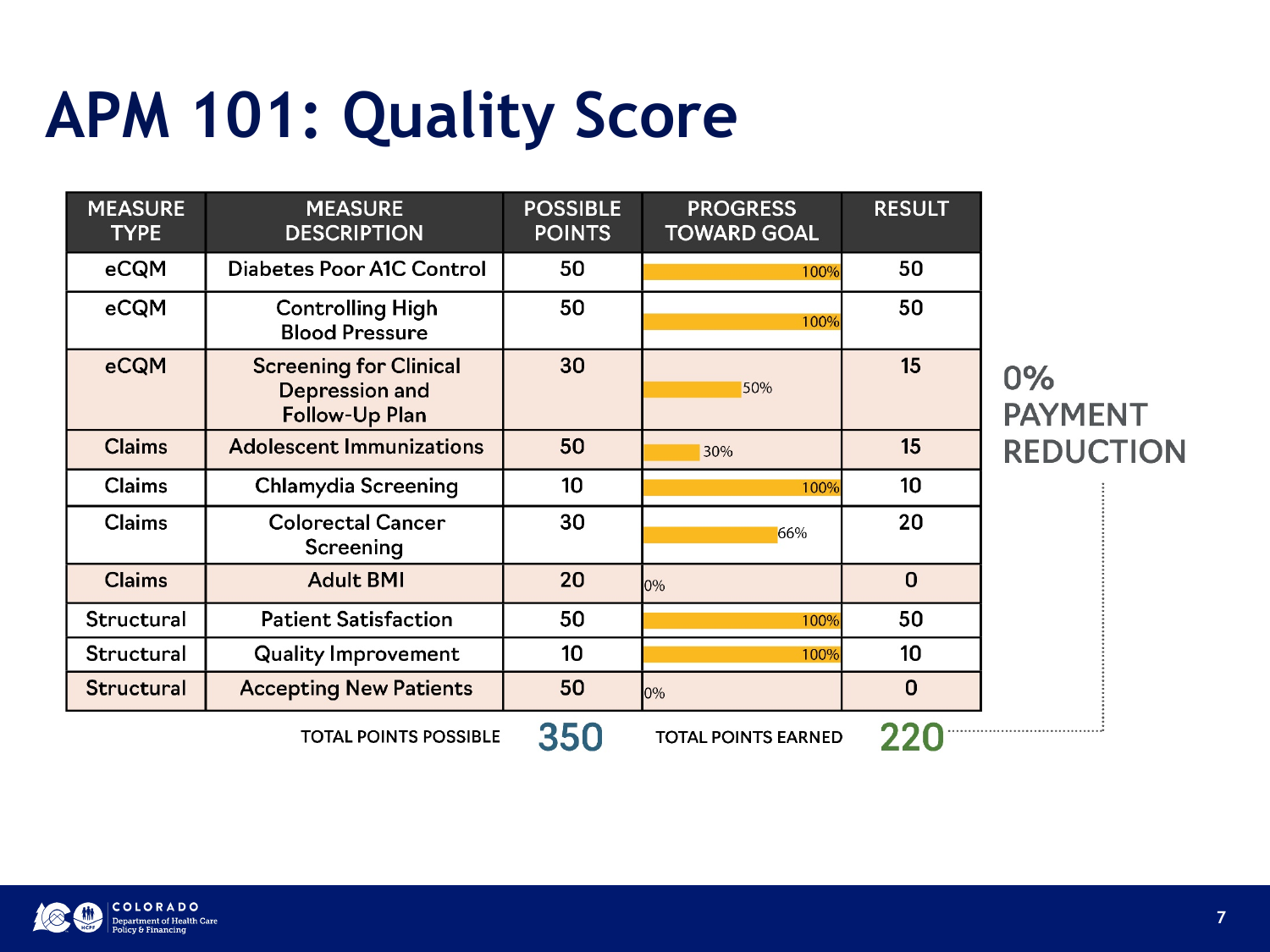## **APM 101: Payment Model**

PCMPs that achieve an APM Quality Score of at least 200 points will receive the maximum available payment rates.

Practices that achieve an APM Quality Score of less than 200 points will receive lower payments.

| <b>APM Quality Score Range</b> | <b>Payment Reduction %</b> |
|--------------------------------|----------------------------|
| 0 to 50                        | $3\% - 4\%$                |
| 51 to 100                      | $2\% - 3\%$                |
| 101 to 150                     | $1\% - 2\%$                |
| 151 to 200                     | $0\% - 5.1\%$              |

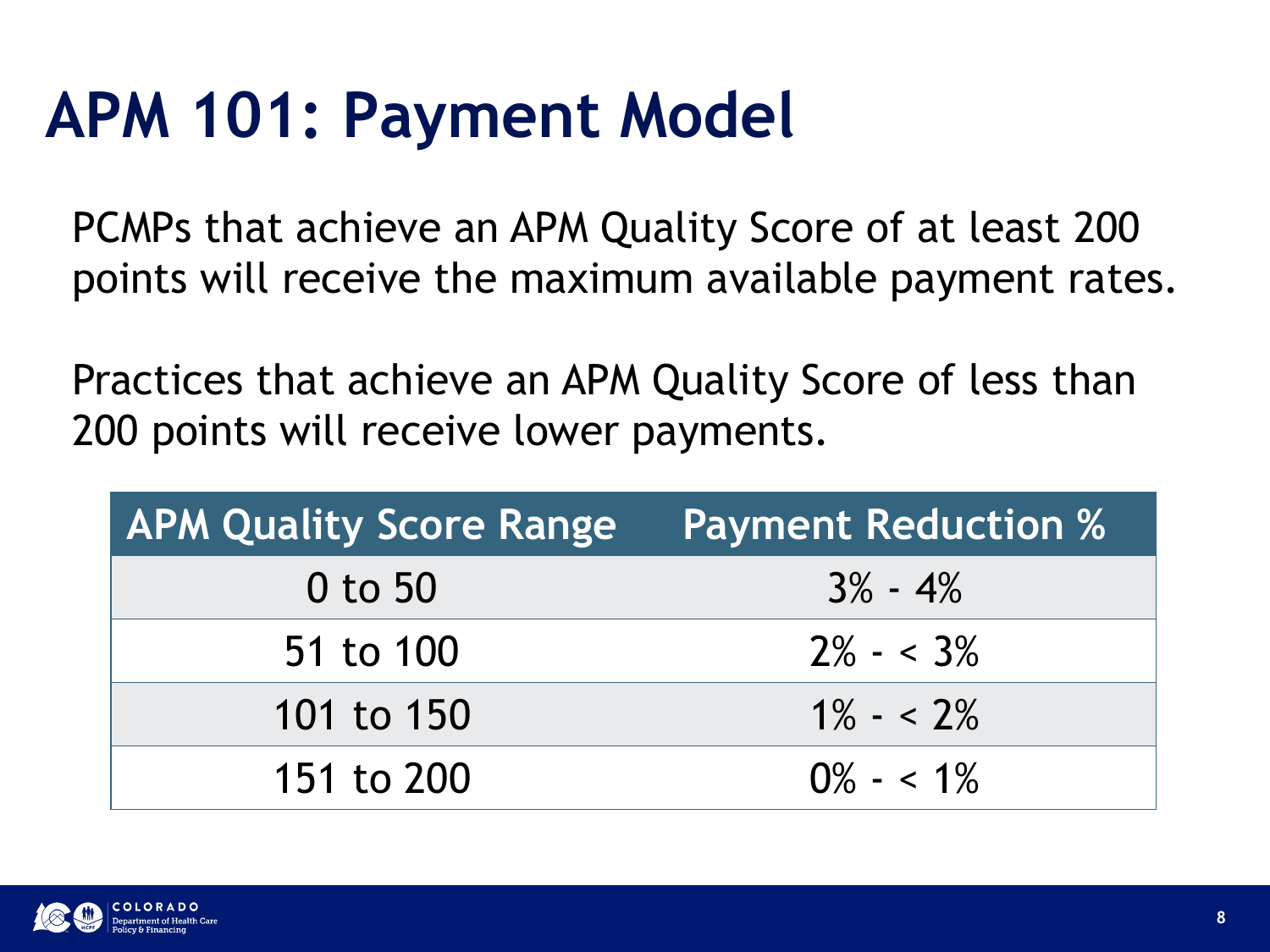## **APM 101: Payment Model**



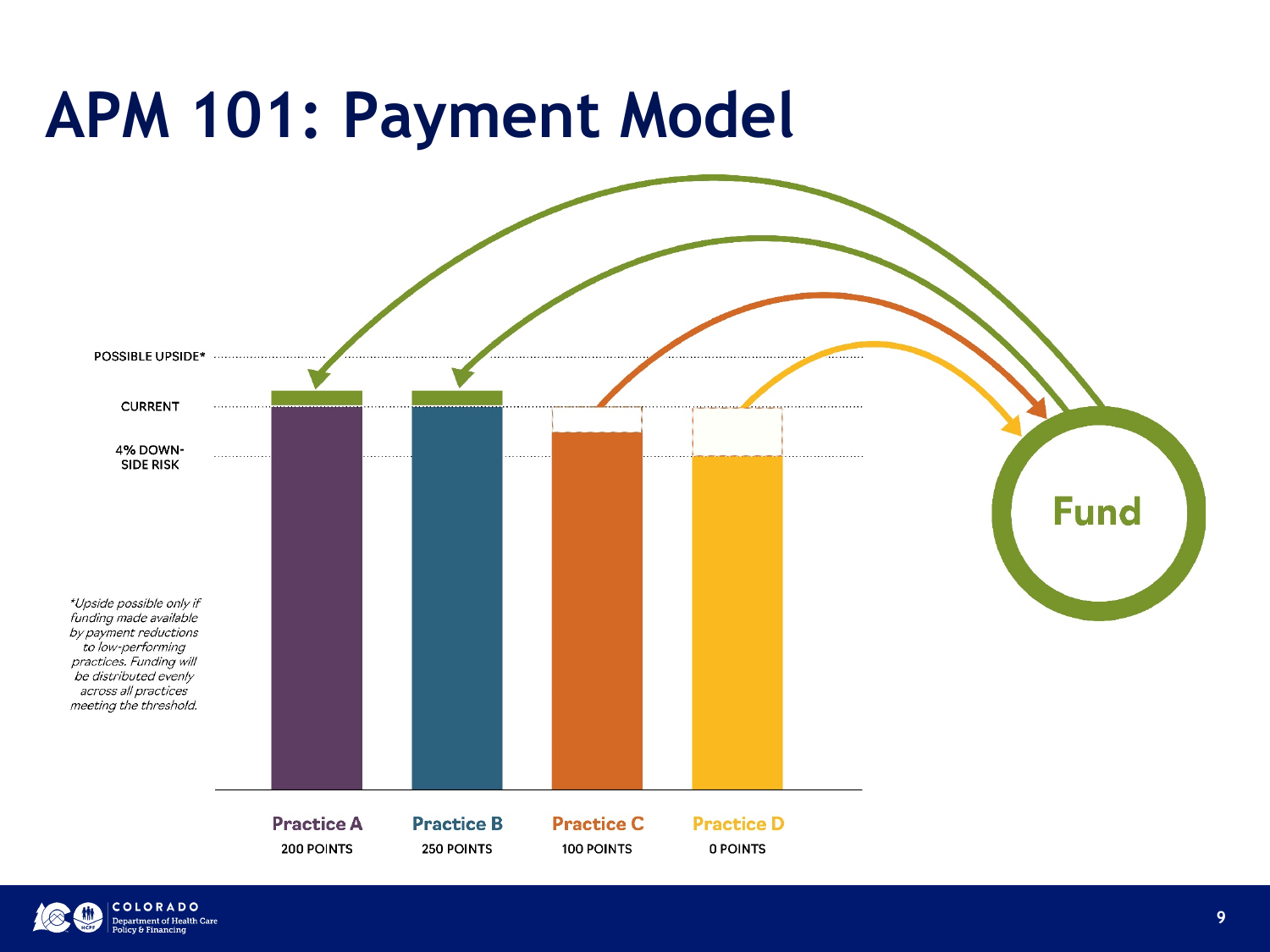## **Annual Updates to the Program**

| Jan 2018:<br>Workgroup<br>convened to advise<br>on implementation |                   | Sep-Oct 2019:<br>Stakeholder<br>recommendations<br>for 2020 updates |                                                   | Sep-Oct 2020:<br>Stakeholder<br>recommendations for<br>2021 updates<br><b>Including APM 2 launch</b> |                          |
|-------------------------------------------------------------------|-------------------|---------------------------------------------------------------------|---------------------------------------------------|------------------------------------------------------------------------------------------------------|--------------------------|
| <b>Baseline Year</b>                                              | Program Year 2019 |                                                                     | Program Year 2020                                 |                                                                                                      | <b>Program Year 2021</b> |
| 2018                                                              | 2019              | 2020                                                                |                                                   |                                                                                                      | 2021                     |
|                                                                   |                   |                                                                     | <b>Response to</b><br><b>COVID-19</b><br>pandemic |                                                                                                      |                          |

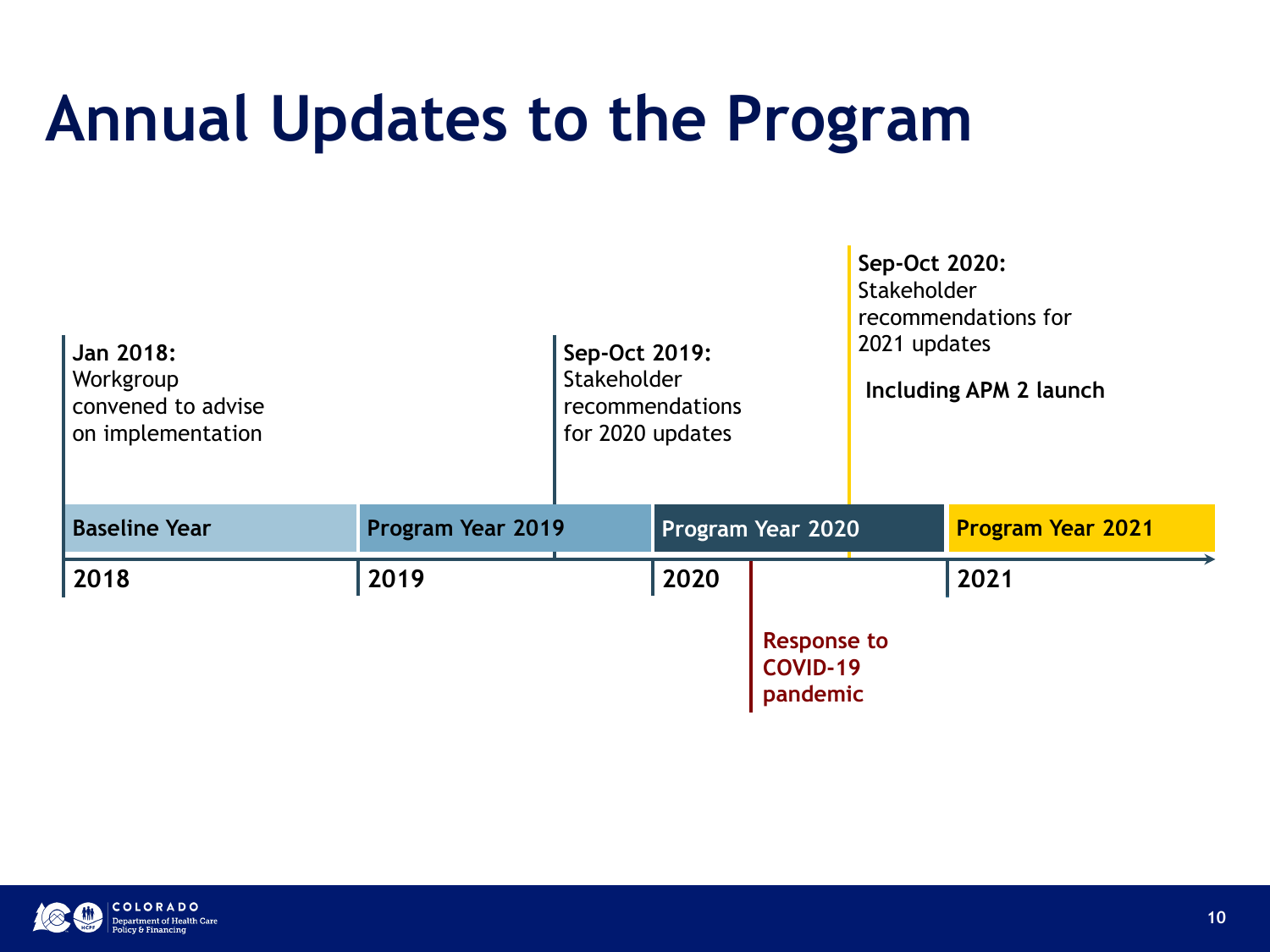## **Stakeholder Engagement Timeline**



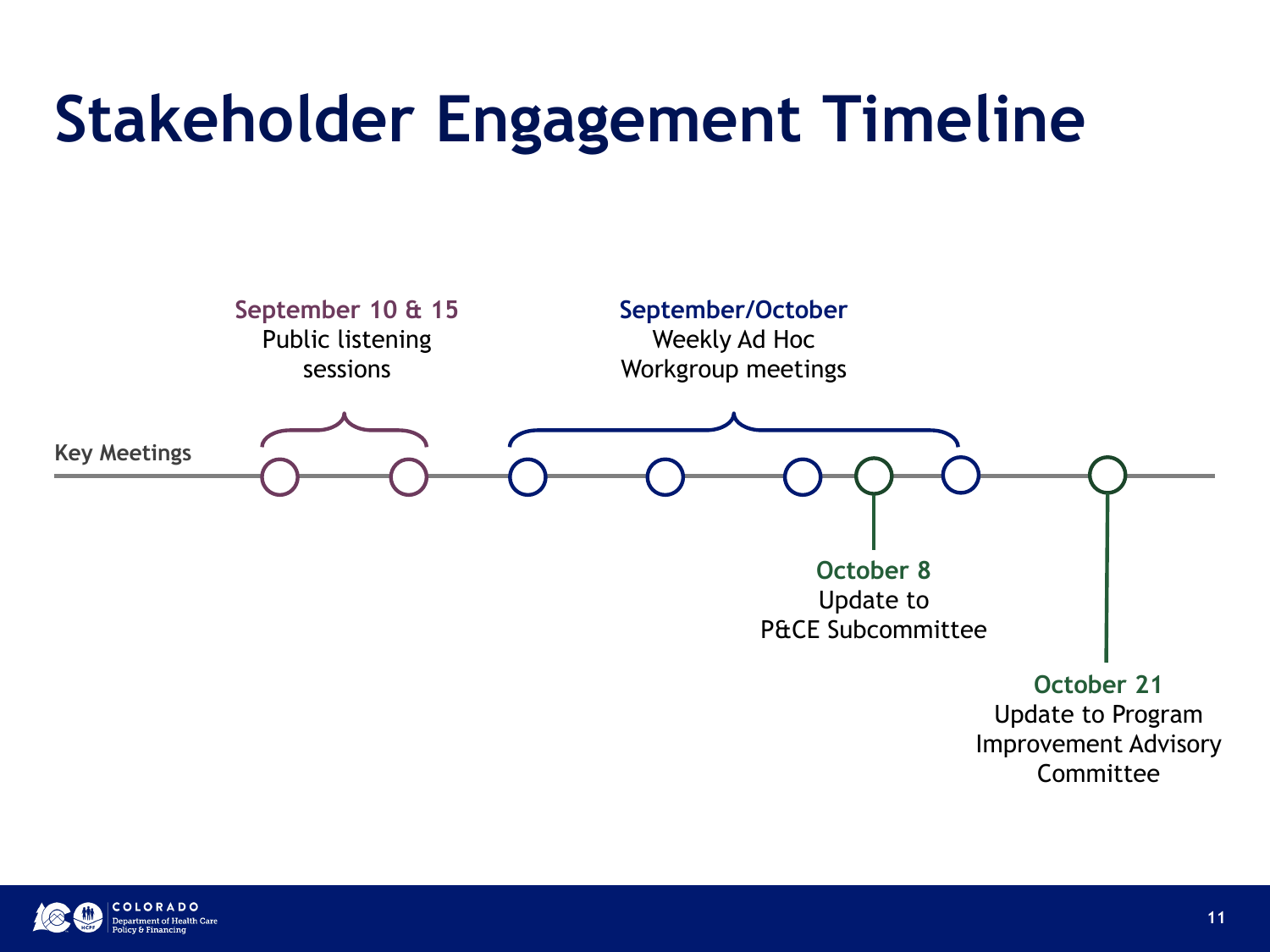# **Today's Agenda**



#### **Considerations for APM PY2021**





**VC.**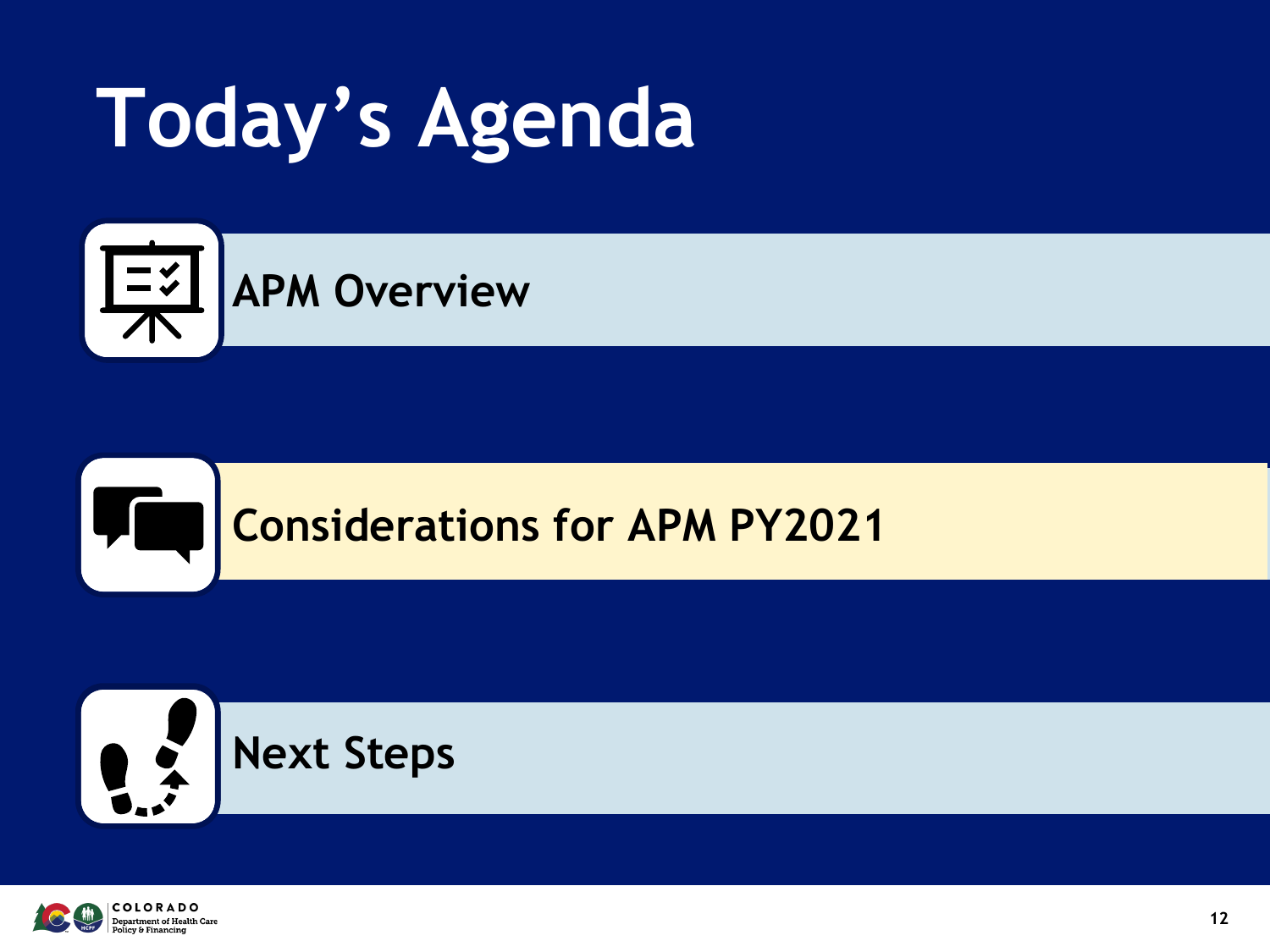#### **Potential Updates for 2021 Program Year**

- eCQM, claims, and structural measure set
- Measure goals and point values

#### **In scope Not in scope**

- Program eligibility
- Attribution methods
- Program benefits

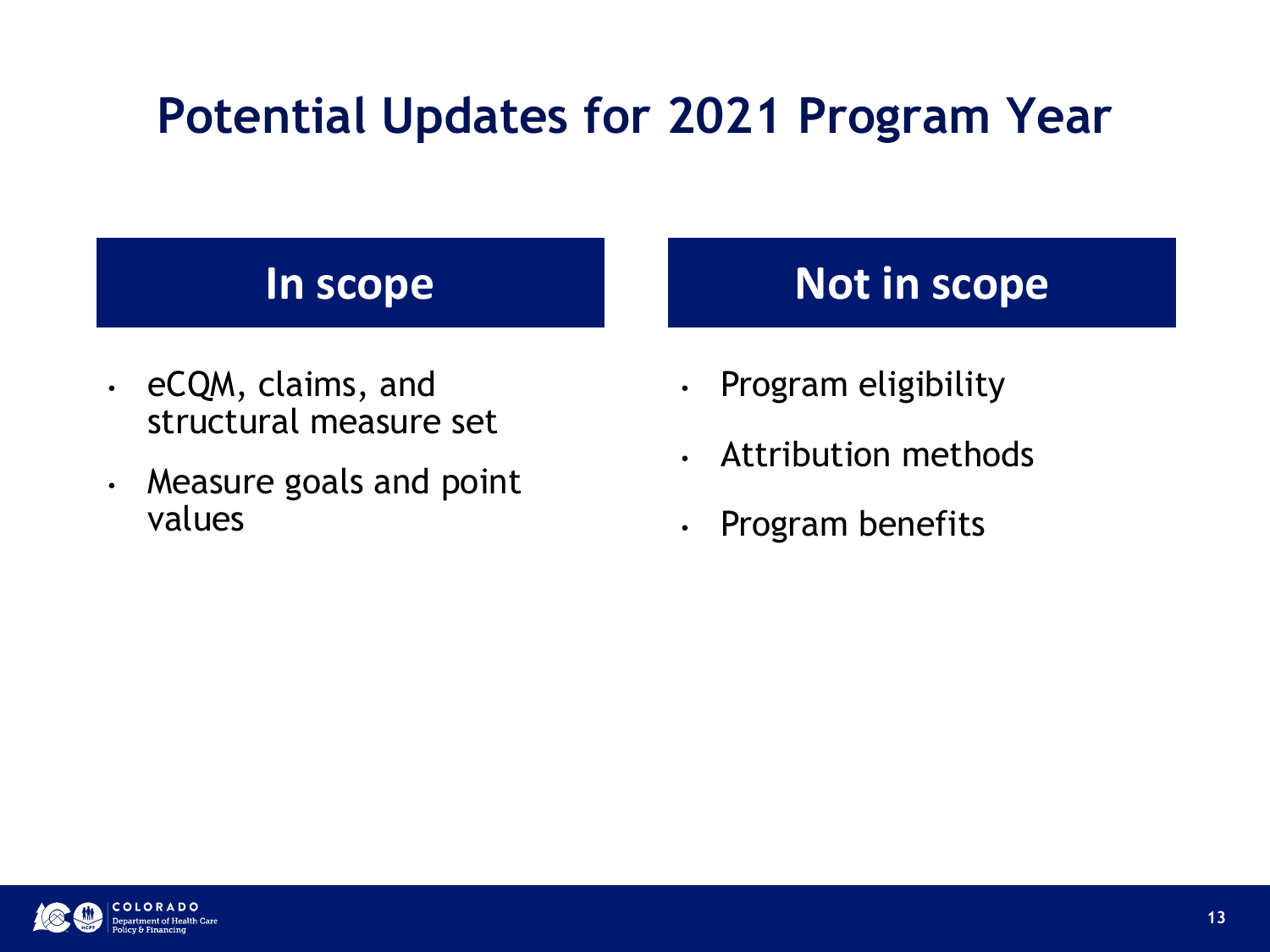### **Measure Set Updates: Preliminary Recommendations**

| <b>Type</b>            | <b>Measure Description</b>                                                     | <b>Population</b>  | <b>Change</b>      | Reason                                                                  |
|------------------------|--------------------------------------------------------------------------------|--------------------|--------------------|-------------------------------------------------------------------------|
| <b>Claims</b>          | Well Visits in the first 30<br>months of life                                  | Peds               | Add                | Replacing retired measure                                               |
| Claims                 | <b>Child and Adolescent Well Visits</b>                                        | Peds               | Add                | Replacing retired measure                                               |
| <b>Claims</b>          | Asthma Medication Ratio                                                        | All                | Add                | Replacing retired measure                                               |
| <b>Claims</b>          | <b>Antidepressant Medication</b><br>Management                                 | <b>Adults</b>      | Add                | Addressing gaps / Aligns<br>with CMS core measure                       |
| <b>Claims</b>          | <b>Cervical Cancer Screening</b>                                               | Women              | Add                | Addressing gaps / Aligns<br>with CMS core measure                       |
| <b>Claims</b>          | Follow-Up After ED for Chronic<br>Conditions                                   | <b>Adults</b>      | Add                | Addressing gaps / Aligns<br>with RAE program                            |
| <b>Claims</b><br>/CIIS | Flu Shots, All Ages                                                            | All                | Add                | Added in 2020 due to<br>COVID-19                                        |
| <b>Claims</b>          | Depression Screening and 30-<br>Day Follow-Up After Positive<br>Screen, Age 1+ | All                | Add                | Added in 2020 due to<br>COVID-19 / Aligns with<br><b>BHIP</b>           |
| <b>Claims</b>          | <b>Appropriate Testing for</b><br>Pharyngitis                                  | <b>Adults/Peds</b> | Remove/<br>Replace | Very little room for<br>improvement / Potential<br>to replace with eCQM |

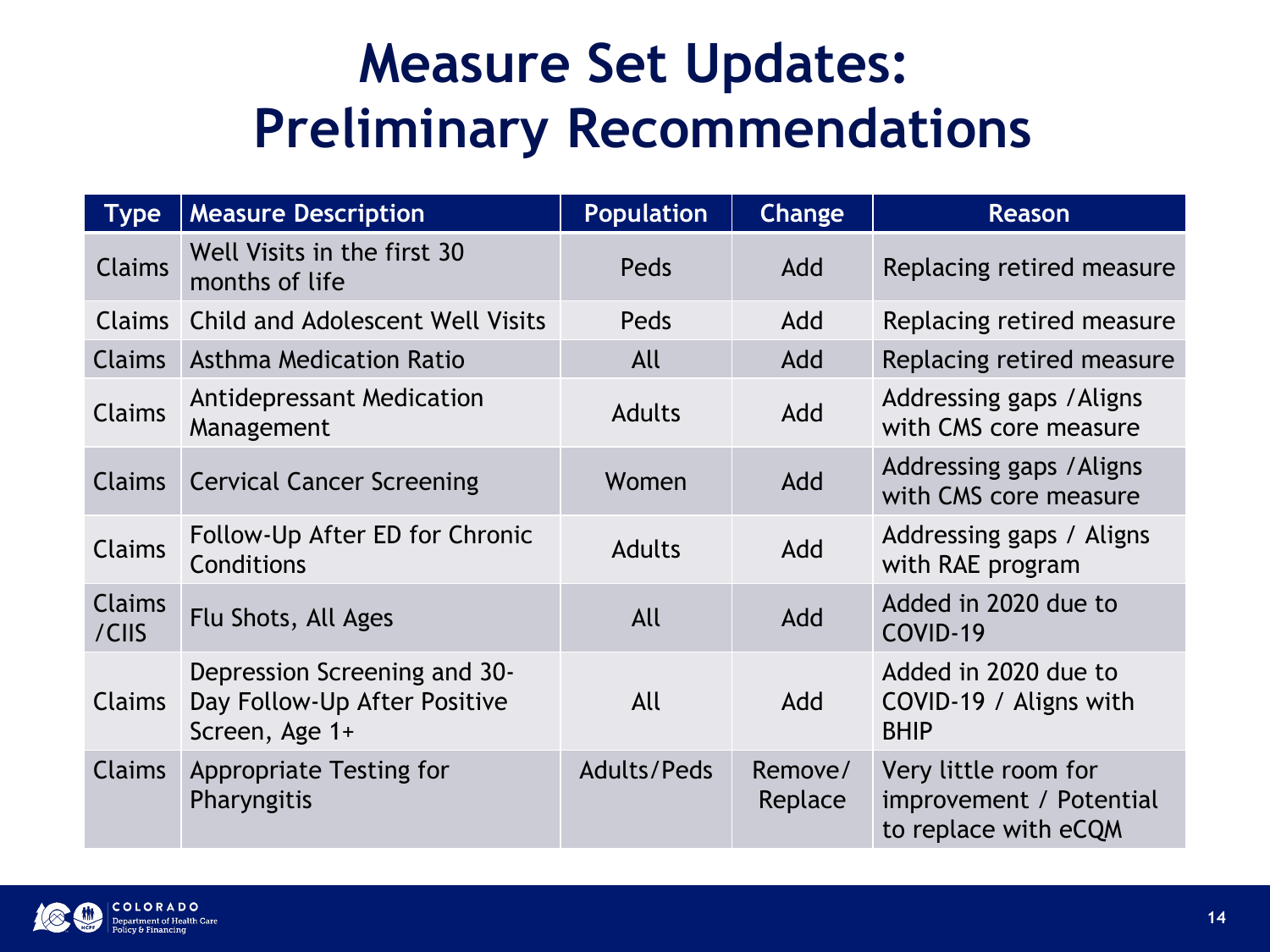### **Measure Set Updates: Additional Considerations**

- Maintain 2020 program modification to not cap points that practices can earn from structural measures
- Adjust practice baseline statistics and/or 2021 goals to account for the impact of COVID-19
- Address racial disparities in access by considering additional measures and reviewing measure goals for equity concerns
	- Research and develop measures during calendar year 2021 to consider for the 2022 program year

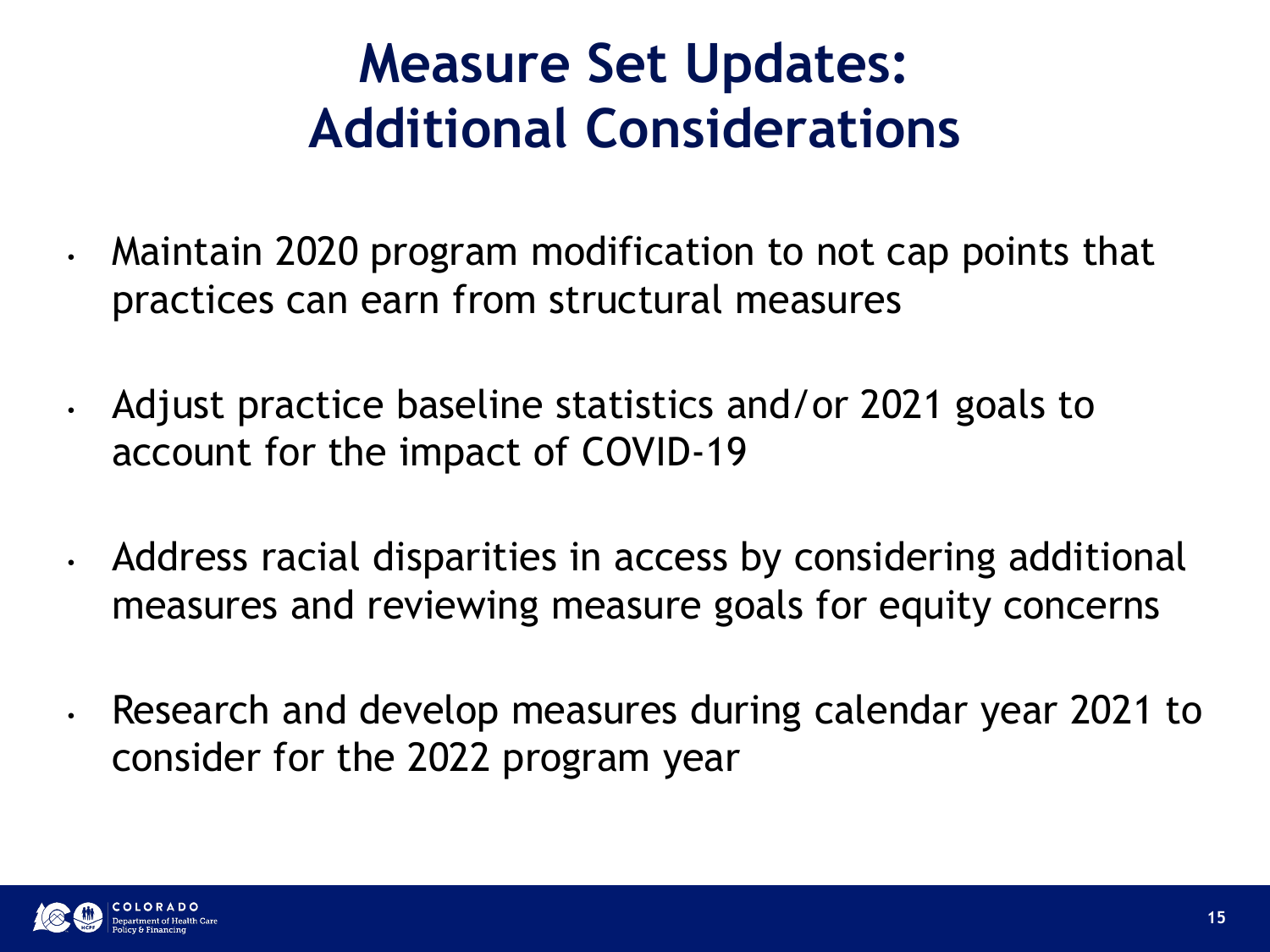#### **Public Listening Sessions: Considerations for Addressing Racial Disparities**

- Developing structural measure surrounding race/ethnicity data collection
- Developing structural measure surrounding social determinant of health screening
- Requiring practices to define how they will contribute to advancing equity/reducing disparity for each measure selected – other payment programs are considering this method
- Addressing access as a RAE KPI
- How APM measures can be used to advance or hinder health equity in primary care, considering population and impact of meeting an APM measure could disincentivize efforts to reach most at-need communities

#### **Additional considerations?**

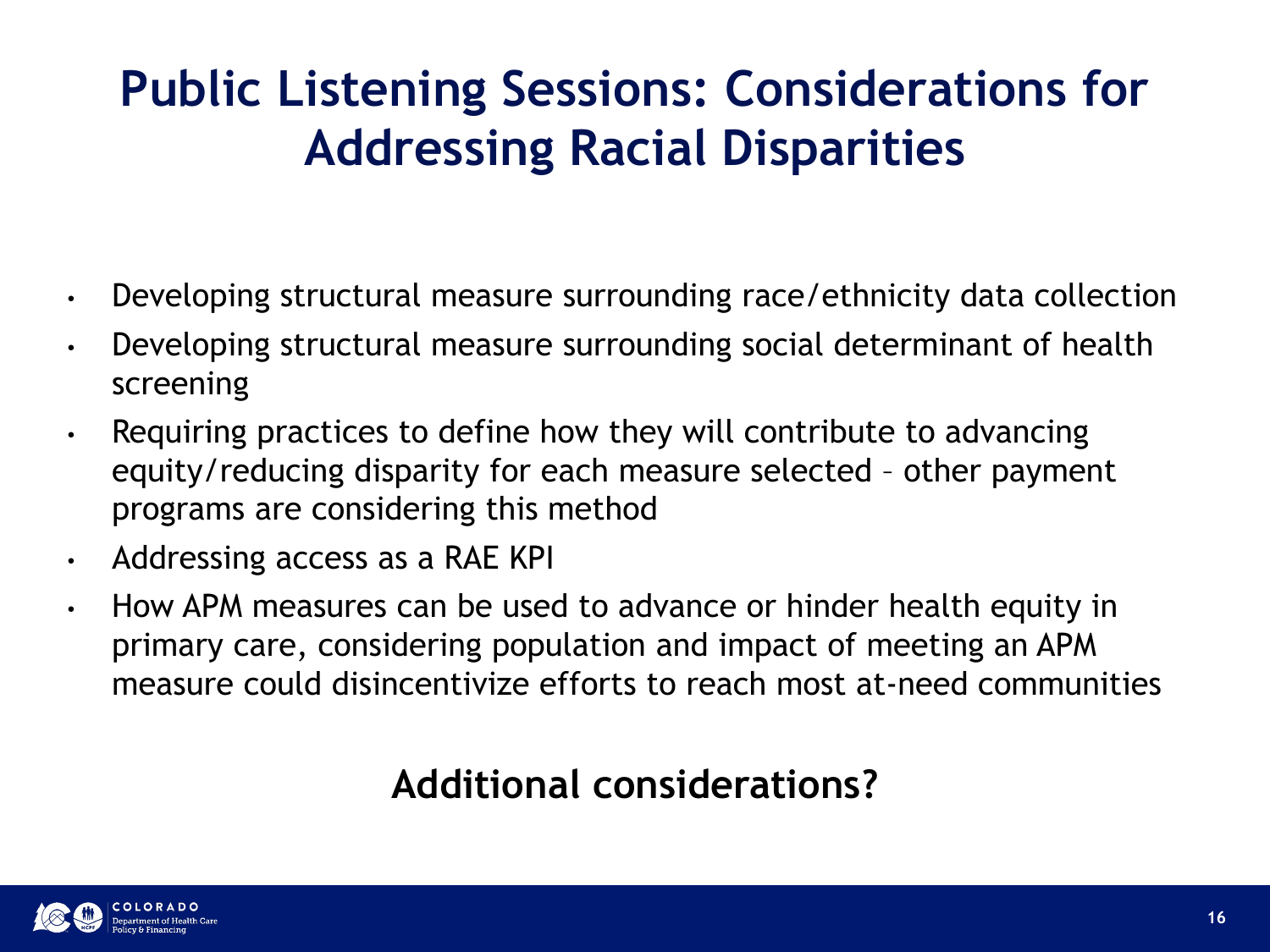### **Measure Set Update: Asthma**

| <b>Type</b>   | <b>Measure Description</b> | <b>Population</b> | <b>Rationale</b>                                                                     |
|---------------|----------------------------|-------------------|--------------------------------------------------------------------------------------|
| <b>Claims</b> | Asthma Medication Ratio    | All               | Replaces retired HEDIS measure,<br>"Medication management for<br>people with asthma" |

- The Department is looking to align this measure with existing quality programs
- Stakeholders expressed concern that the medication ratio does not align with patient safety and care considerations, when multiple inhalers are needed for different locations

**Are there additional concerns with including this measure or alternative suggestions?**

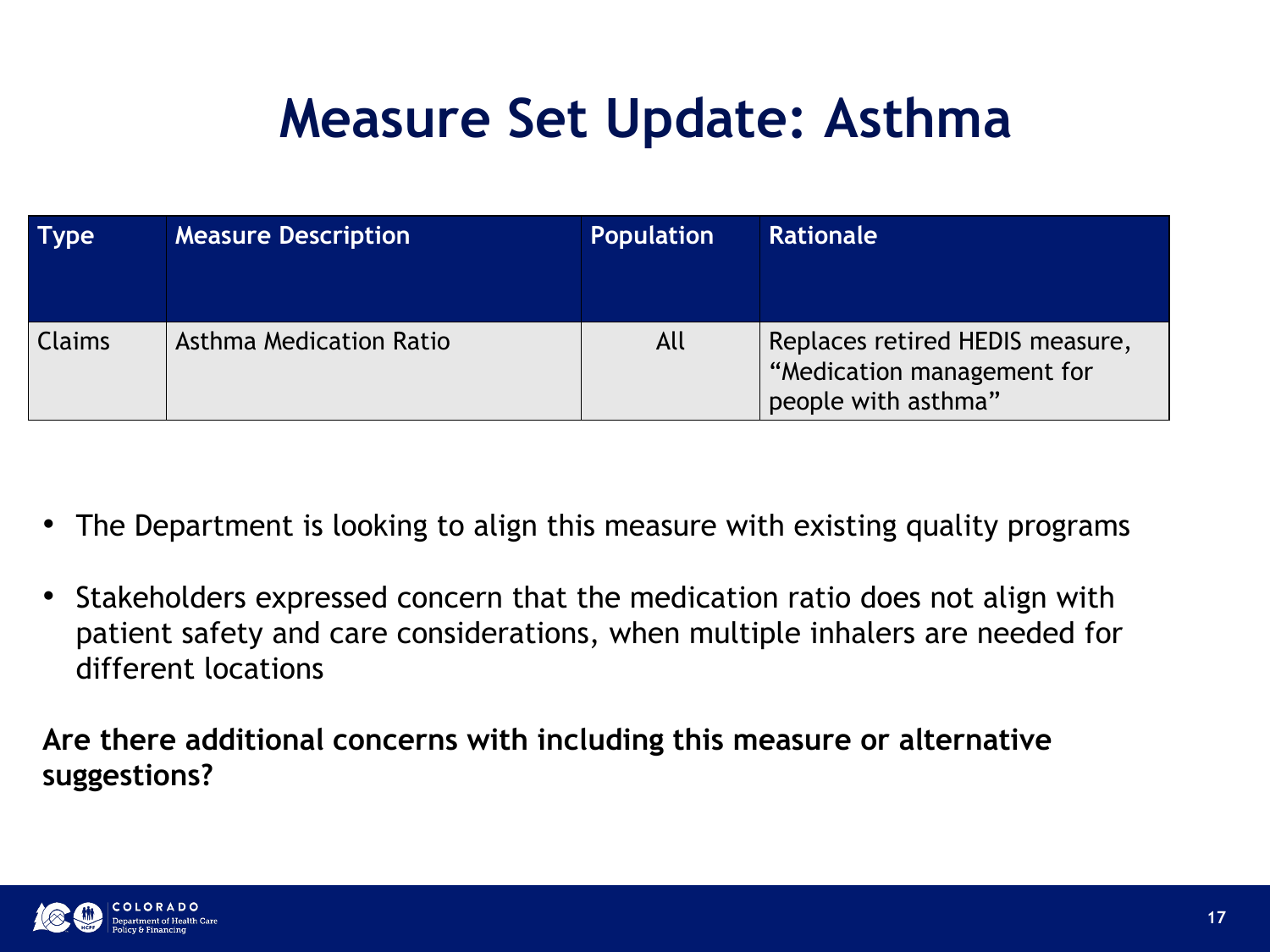### **Measure Set Update: Depression**

| <b>Type</b>   | <b>Measure Description</b>                                         | Population | <b>Rationale</b>                                                                                 |
|---------------|--------------------------------------------------------------------|------------|--------------------------------------------------------------------------------------------------|
| <b>Claims</b> | <b>Depression Screening</b>                                        | All        | Added in 2020 due to COVID-19 concerns<br>and aligns with Behavioral Health Incentive<br>Program |
| <b>Claims</b> | Follow-up within 30 Days of a<br><b>Positive Depression Screen</b> | All        | Added in 2020 due to COVID-19 concerns<br>and aligns with Behavioral Health Incentive<br>Program |

Stakeholders expressed:

- Concern with use of claims data for measuring depression screening
	- Suggestion to include eCQM as an option
- Concern that validated depression screening measures do not exist for ages 1-8
	- Suggestion to update the population to an appropriate age where a validated screening tool exists, such as 12+

**Are there additional concerns with including these measures?**

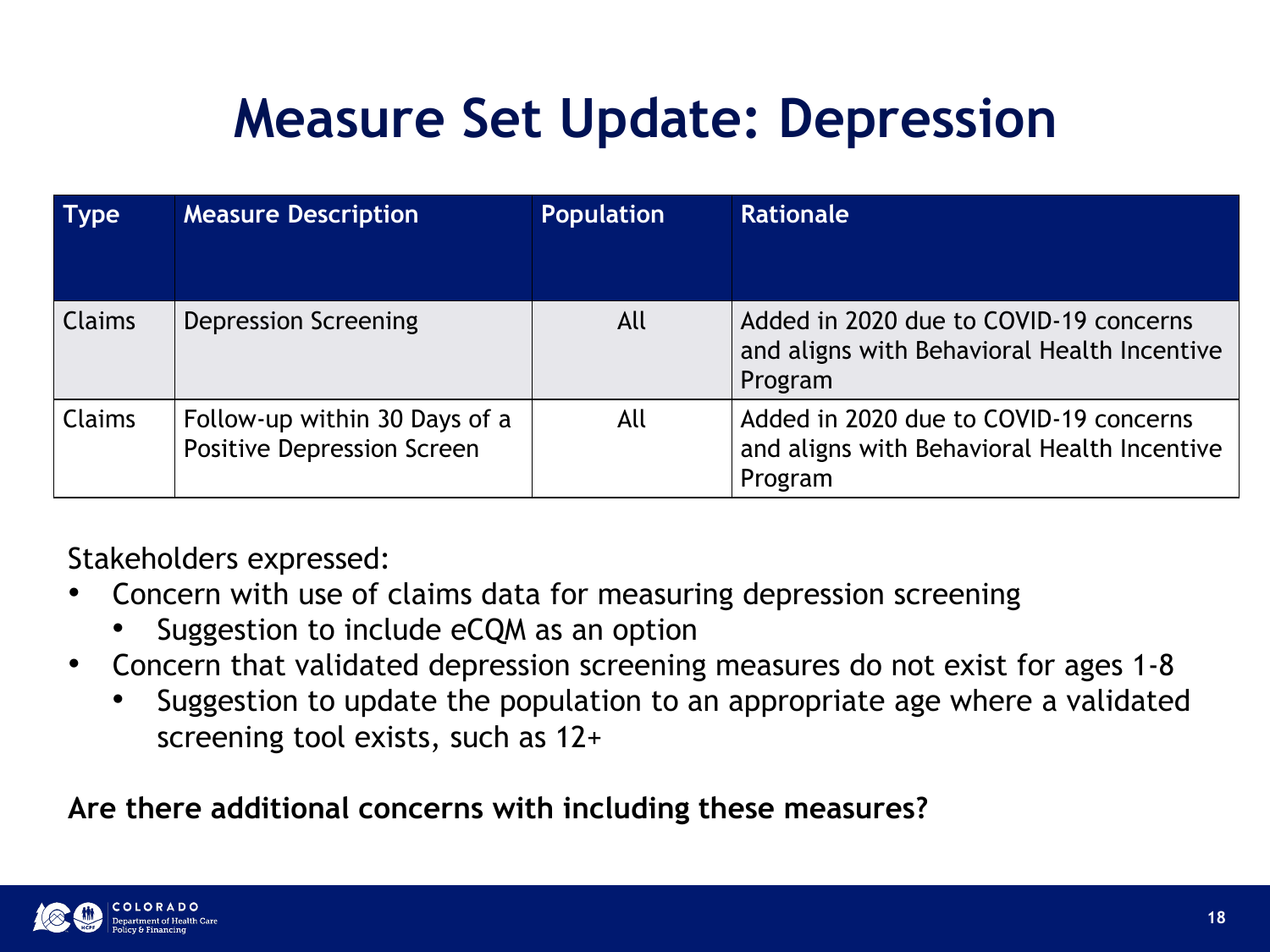# **Today's Agenda**







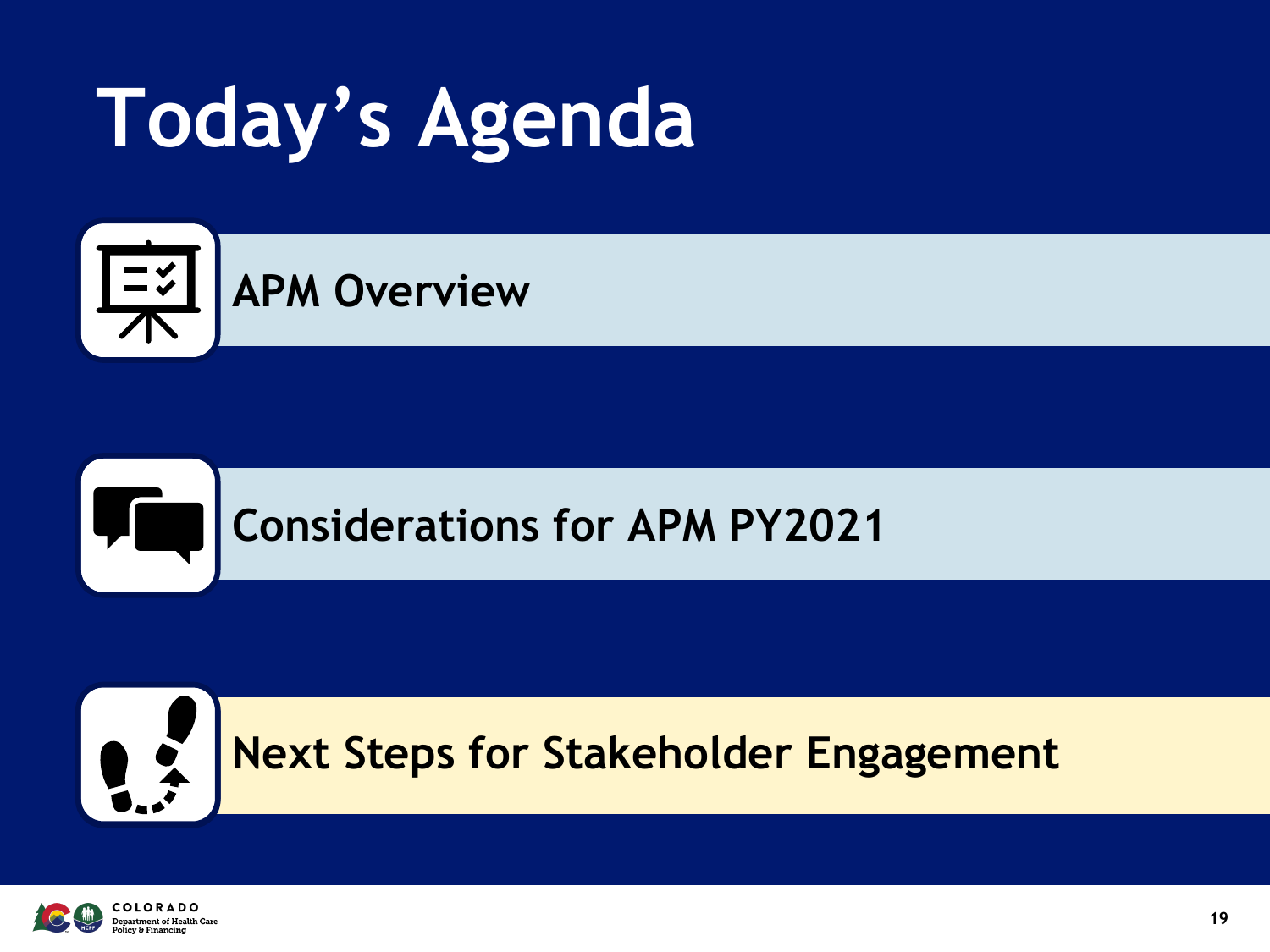### **Next Steps**

- Final APM Ad Hoc Workgroup meeting will take place next Tuesday, October 13
	- Meetings are open to the public; for more information: [https://www.colorado.gov/pacific/hcpf/primary-care](https://www.colorado.gov/pacific/hcpf/primary-care-payment-reform-3)payment-reform-3
- CHI will be finalizing Workgroup recommendations for the Department in the next few weeks